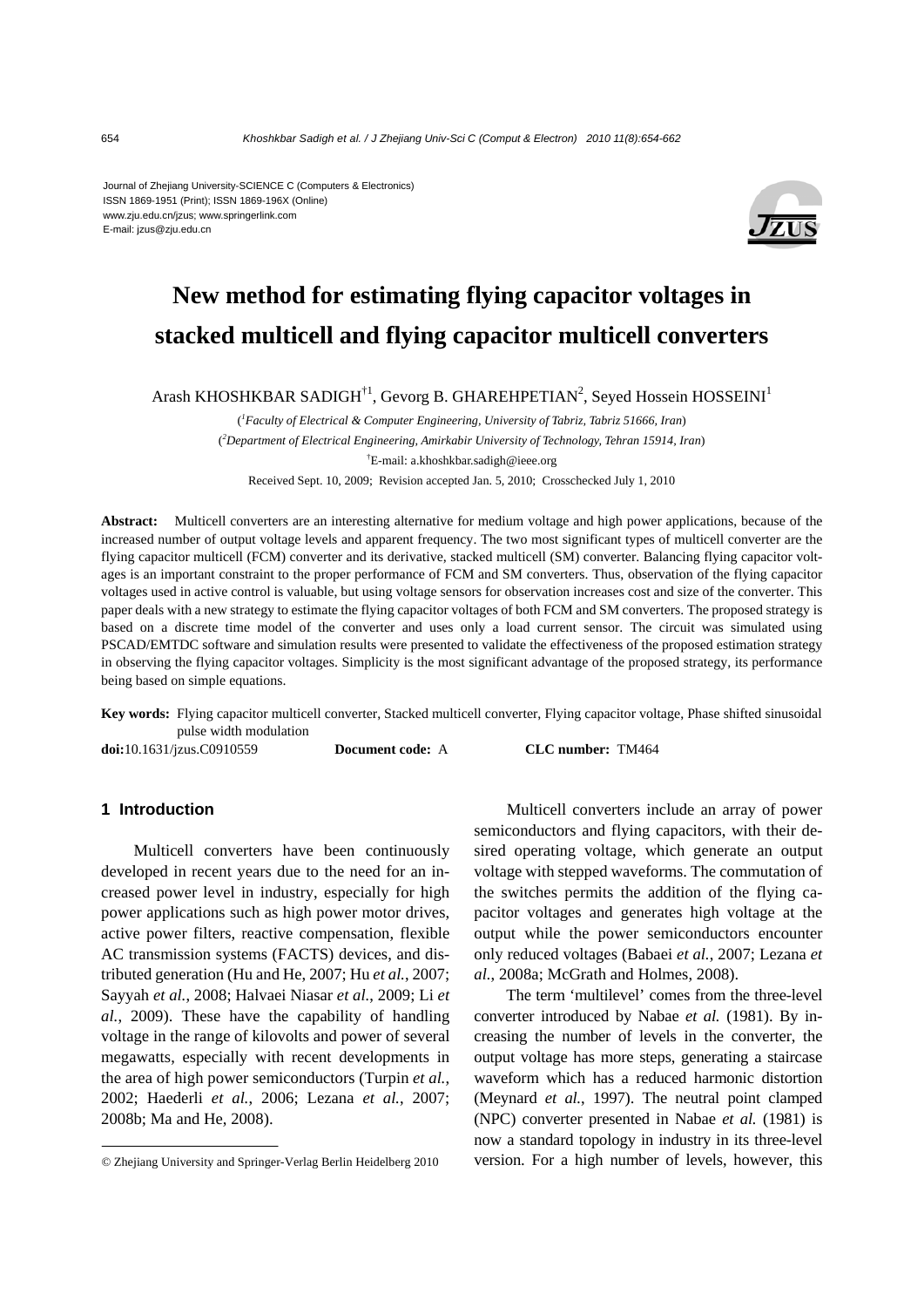topology presents some problems, mainly with the clamping diodes and the balance of the dc-link capacitors. An alternative for the NPC converter is the multicell topologies. Different cells and ways to interconnect them generate many topologies, among which the most important ones are the cascaded multicell (CM) and the flying capacitor multicell (FCM) with its sub-topology stacked multicell (SM) converters (Meynard *et al.*, 2002; Babaei *et al.*, 2007; Khoshkbar Sadigh *et al.*, 2009a; 2009b; 2009c).

The FCM converter (Meynard *et al.*, 2006) and its derivative, the SM converter (Lienhardt *et al.*, 2007), have many attractive properties for medium voltage applications including in particular the advantage of transformerless operation and the ability to naturally maintain the flying capacitor voltages at their target operating levels (Meynard *et al.*, 2006; Lienhardt *et al.*, 2007; McGrath *et al.*, 2007). This important property is called natural balancing and allows the construction of converters with a large number of voltage levels.

The balancing of the flying capacitor voltages guarantees the suitable performance of FCM and SM converters and determines the lifetime of these converters (Hosseini *et al.*, 2009). Thus, having knowledge of flying capacitor voltages is valuable and it is important in the active control of the FCM and SM converters (Lienhardt *et al.*, 2007). Measuring their quantities by voltage sensors, however, is difficult and expensive due to the voltage levels and increases the size and cost of the converter (Ruelland *et al.*, 2003; Lienhardt *et al.*, 2006a; 2006b; 2007; Hosseini *et al.*, 2009). For this reason, a simple and effective estimation strategy is substantial, essential, and useful for observing the flying capacitor voltages. In this paper, a simple estimation strategy based on a discrete time model of the FCM and SM converters is proposed which requires only the sensing of the load current.

# **2 Reminder on the flying capacitor multicell converter**

The FCM converter uses a series connection of 'cells' comprising a flying capacitor and its associated complimentary switch pair and produces a stepped voltage that is the sum of the individual cell voltages (McGrath *et al.*, 2007; McGrath and Holmes, 2008). An *n*-cell FCM converter (Fig. 1) is composed of 2*n* switches forming *n*-commutation cells controlled with equal duty cycles, *n*−1 flying capacitors with the same capacitance and different dc rating voltages equal to  $E/n$ ,  $2E/n$ , ...,  $(n-1)E/n$ . As a result, the electrical stress on each switch is reduced and more equally distributed as each switch must support a voltage of *E*/*n* (Meynard *et al.*, 2006).



**Fig. 1 An** *n***-cell flying capacitor multicell converter** 

As mentioned, the self-balancing property is one of the important advantages of the FCM converter (Meynard *et al.*, 2002; 2006; Lienhardt *et al.*, 2007; McGrath *et al.*, 2007; Khoshkbar Sadigh *et al.*, 2009a; 2009b; 2009c). The natural self-balancing of the flying capacitors occurs without any feedback control. A necessary self-balancing condition is that the average flying capacitor current must be zero. As a result, each cell must be controlled with the same duty cycle and a regular phase shifted sinusoidal pulse width modulation (PS-SPWM) progression along the cells. As shown in Fig. 2, a 4-cell-5-level FCM converter is controlled by a regular PS-SPWM where the phase shift between the carriers of each cell is (Turpin *et al.*, 2002; Hosseini *et al.*, 2009; Khoshkbar Sadigh *et al.*, 2009a)

$$
\phi = 2\pi / n \,, \tag{1}
$$

where  $n$  is the number of the cells that work in each half cycle and equals 4 in the 4-cell-5-level FCM converter. The switch states of the 4-cell-5-level FCM converter are demonstrated in Table 1.

In general, an output RLC filter (for balancing booster circuit), tuned to the switching frequency, has to be connected across the load to accelerate the self-balancing process in the transient states and to reduce the effect of control signal faults (Turpin *et al.*,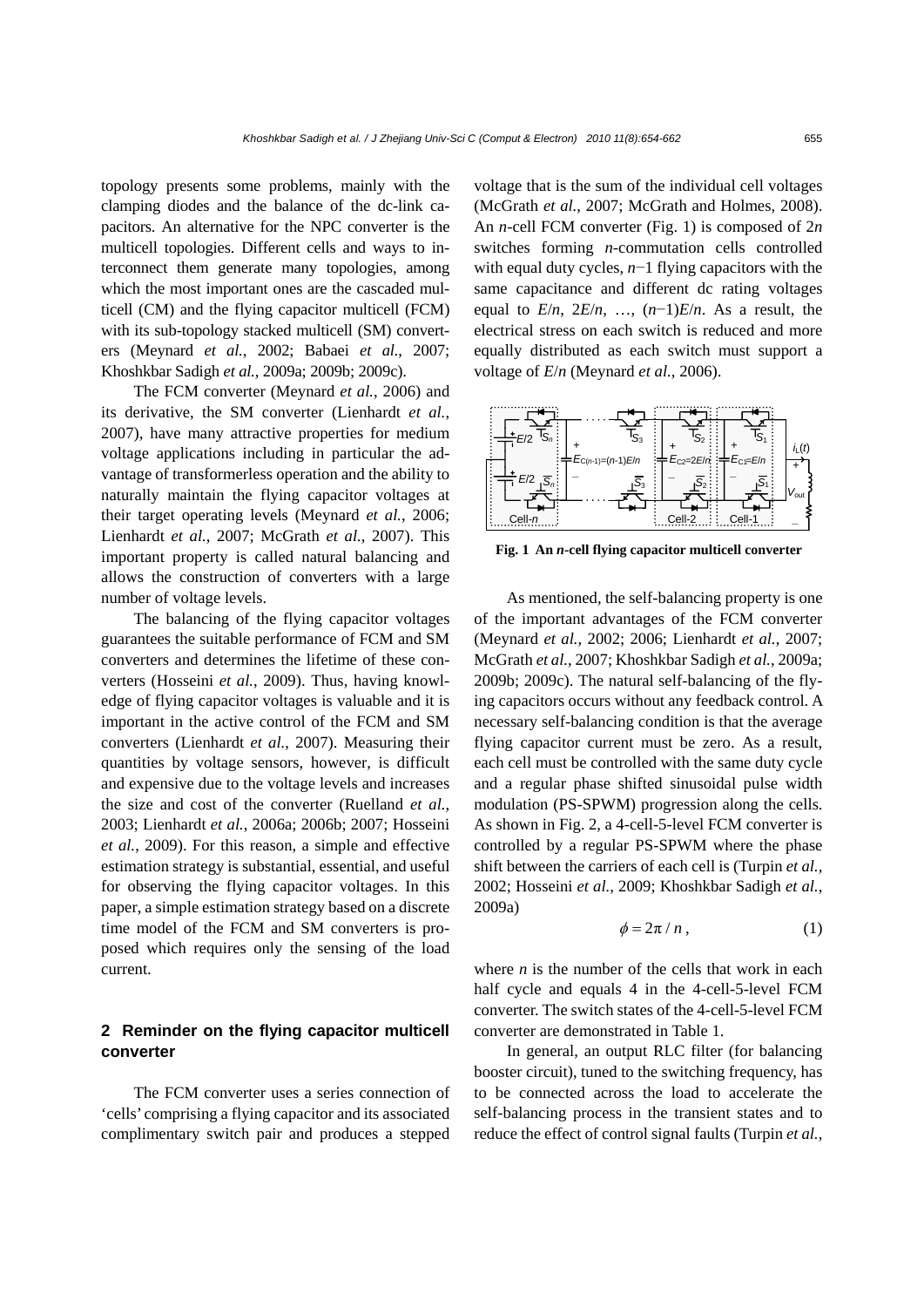2002). In this case, the dynamic of the transient depends on the impedance of load at the switching frequency. If the impedance at the switching frequency is high (small current harmonic at this frequency) then the natural balancing is very slow, and vice versa. The output RLC filter is tuned to the switching frequency as follows:

$$
\sqrt{LC} = f_{\rm sw} / (2\pi) , \qquad (2)
$$

where  $f_{SW}$  is the switching frequency, and  $L$  and  $C$  are inductance and capacitance of the output RLC filter, respectively.



**Fig. 2 Four-cell-five-level flying capacitor multicell converter's control strategy (a), switch states (b), and output voltage (c)** 

**Table 1 States of switches in the 4-cell-5-level flying capacitor multicell converter** 

| Output        | $State(s)$ of               | Number    |
|---------------|-----------------------------|-----------|
| voltage level | $(S_4, S_3, S_2, S_1)$      | of states |
| $+2E/4$       | (1, 1, 1, 1)                | 1         |
| $+E/4$        | (1, 1, 1, 0), (1, 1, 0, 1), | 4         |
|               | (1, 0, 1, 1), (0, 1, 1, 1)  |           |
| 0             | (1, 1, 0, 0), (1, 0, 0, 1), | 4         |
|               | (0, 0, 1, 1), (0, 1, 1, 0)  |           |
| $-F/4$        | (0, 0, 0, 1), (0, 0, 1, 0), |           |
|               | (0, 1, 0, 0), (1, 0, 0, 0)  |           |
| $-2E/4$       | (0, 0, 0, 0)                |           |

# **3 Reminder on the stacked multicell converter**

An alternative topology based on the FCM converter is the SM converter, which stacks two FCM converters together: the upper stack is switched only when a positive output is required, and the lower stack is switched only when a negative output is required (Lienhardt *et al.*, 2007; McGrath *et al.*, 2007; Hosseini *et al.*, 2009). The SM converter structure uses an  $m \times n$  cell array to increase the number of output voltage levels.

A 2*n*-cell SM converter is shown in Fig. 3. The main advantages of this configuration are that the number of combinations to obtain a desired voltage level is increased and the voltage ratings of capacitors and stored energy in the flying capacitors as well as the semiconductor losses are reduced (Meynard *et al.*, 2006; Lienhardt *et al.*, 2007; McGrath *et al.*, 2007; Hosseini *et al.*, 2009). It requires, however, the same number of capacitors and semiconductors in comparison with the equivalent FCM converter for the same number of output voltage levels (Khoshkbar Sadigh *et al.*, 2009a).



**Fig. 3 A 2***n***-cell stacked multicell converter** 

A 2*n*-cell SM converter (Fig. 3) is composed of 4*n* switches forming 2*n*-commutation cells controlled with equal duty cycles, 2*n*−2 flying capacitors with the same capacitance and different dc rating voltages equal to *E*/(2*n*), 2*E*/(2*n*), …, (*n*−1)*E*/(2*n*). As a result, the electrical stress on each switch is reduced and more equally distributed as each switch must support a voltage of *E*/(2*n*) (Khoshkbar Sadigh *et al.*, 2009a).

Like the FCM converter, the 4-cell-5-level SM converter (Fig. 4) is controlled by a regular PS-SPWM, where the phase shift between the carriers of each cell is as shown by Eq. (1), with *n* being the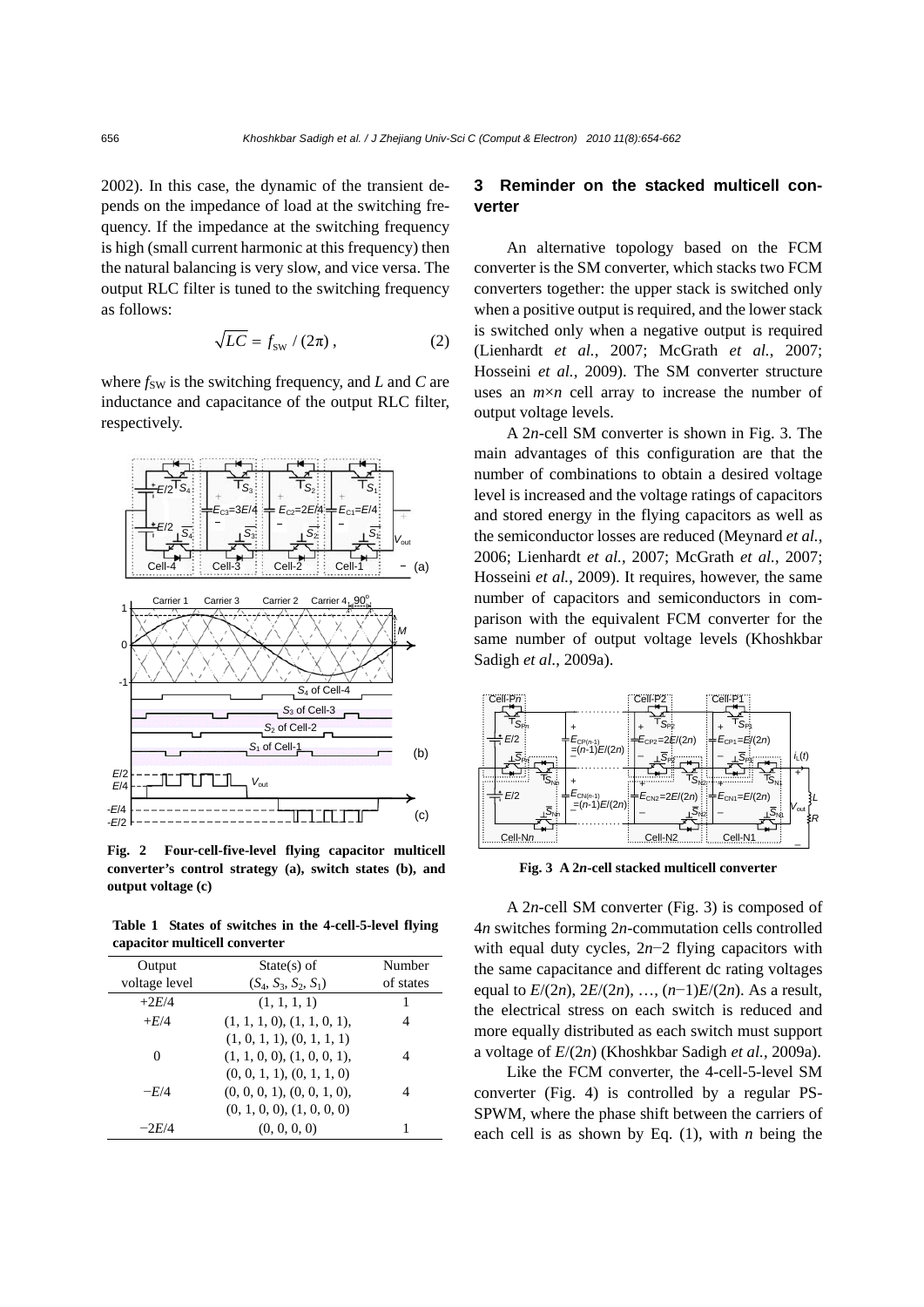number of the cells that work in each half cycle. *n* equals 2 in the 4-cell-5-level SM converter. The switch states of the 4-cell-5-level SM converter are given in Table 2. Like the FCM converter, the SM converter has the self-balancing property and each cell must be controlled with the same duty cycle and a regular phase shifted progression along the cells (Meynard *et al.*, 2002; Lienhardt *et al.*, 2007; Khoshkbar Sadigh *et al.*, 2009a).



**Fig. 4 Four-cell-five-level stacked multicell converter's control strategy (a), switch states (b), and output voltage (c)** 

**Table 2 States of switches in the 4-cell-5-level stacked multicell converter** 

| Output        | State(s) of switches                       | Number                        |
|---------------|--------------------------------------------|-------------------------------|
| voltage level | $\{(S_{P2}, S_{P1}), (S_{N2}, S_{N1})\}\$  | of states                     |
| $+2E/4$       | $\{(1, 1), (1, 1)\}\$                      | ı                             |
| $+E/4$        | $\{(1, 0), (1, 1)\}, \{(0, 1), (1, 1)\}\$  | 2                             |
| 0             | $\{(0, 0), (1, 1)\}, \{(1, 0), (1, 0)\},\$ | 3                             |
|               | $\{(0, 1), (0, 1)\}\$                      |                               |
| $-F/4$        | $\{(0, 0), (1, 0)\}, \{(0, 0), (0, 1)\}\$  | $\mathfrak{D}_{\mathfrak{p}}$ |
| $-2E/4$       | $\{(0, 0), (0, 0)\}\$                      | 1                             |

#### **4 Estimation of flying capacitor voltages**

As reported in Turpin *et al.* (2002) and Hosseini *et al.* (2009), an active control of the FCM and SM converters requires the knowledge of the states, especially the flying capacitor voltages. Usually, differential voltage sensors are used to measure the flying capacitor voltages, but the presence of these sensors increases the drive cost and size. As an example, the active control of a 3-cell 3-phase FCM converter or a 4-cell 3-phase SM converter requires at least 6 floating voltage sensors. Furthermore, in medium voltage applications, the design of the voltage sensors is not simple and usually requires a good insulation quality (Turpin *et al.*, 2002; Hosseini *et al.*, 2009).

To reduce the number of sensors, several solutions are available and have been tested. The simplest one needs only one voltage sensor. Its basic principle consists of the measurement of the converter output voltage each time the input control vector changes. Thus, using switch states information, one can easily obtain the capacitors and supply voltages by resolving a linear algebraic equation of the system. Obviously, this method does not correspond to a state observation since the system dynamics are not considered.

The major drawback of the aforementioned estimation techniques is the high measurement noise sensitivity, since any perturbation on the measurement is directly transposed to the estimated states. Moreover, in those techniques one voltage sensor is also required.

The other solution is to develop a state observer using a load current measurement. For this purpose, a good model representation of the system must be adopted. A sliding mode observation technique based on using a load current measurement has been proposed (Lienhardt *et al.*, 2006a; 2006b; 2007). In the sliding mode observation technique as discussed in Lienhardt *et al.* (2006a; 2006b; 2007), there are some disadvantages as follows:

1. Many coefficients in the model of the converter must be calculated, and these depend on the system parameters such as load characteristic and flying capacitor voltages. As a result, a complex model of the converter is achieved. Meanwhile, some of these coefficients must be guessed.

2. The observer gain matrix, *Λ*, must be calcu-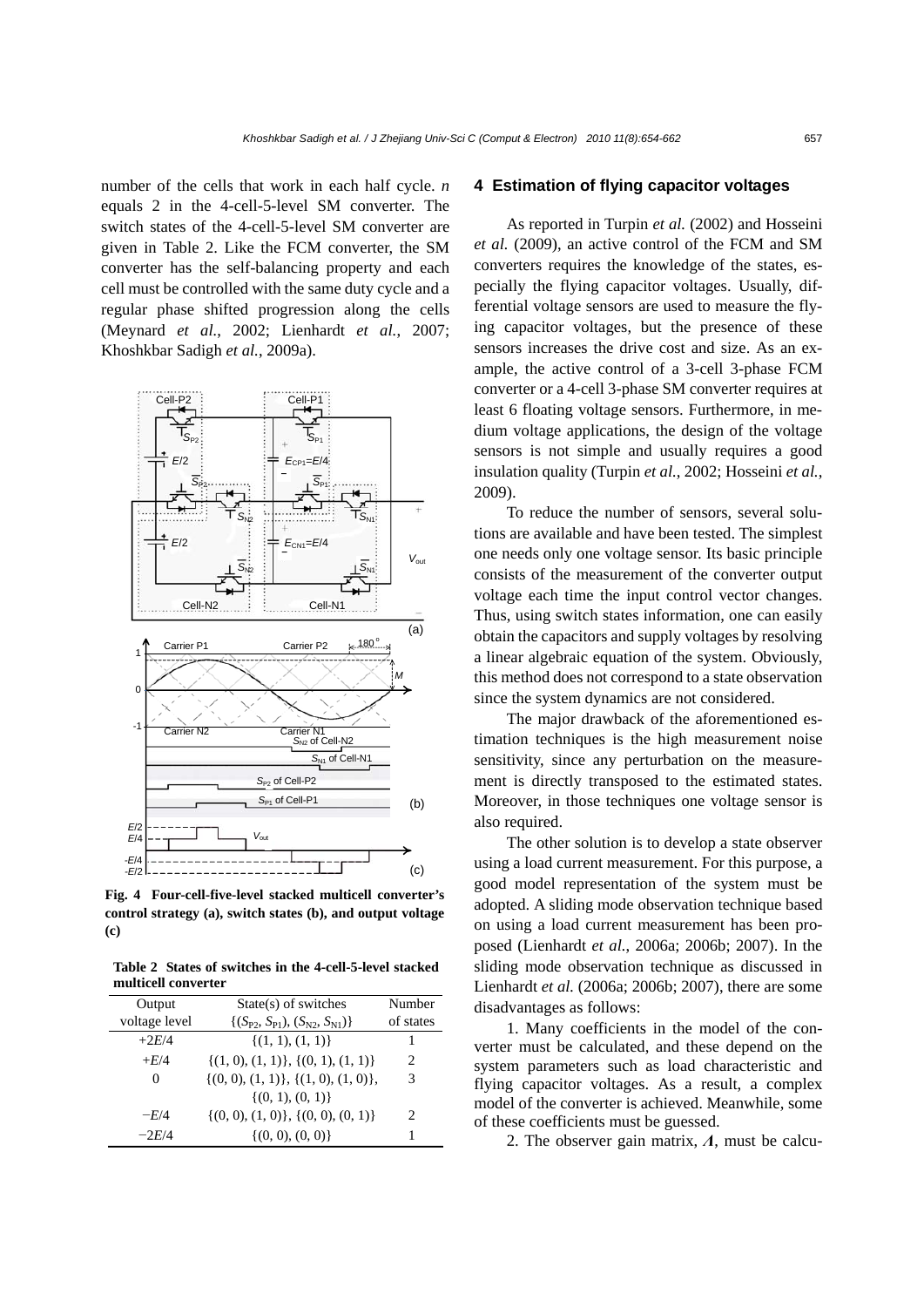lated according to the assumed maximum error of estimated flying capacitor voltages and load current. In this case, the maximum load current must be definite. Thus, this matrix must be calculated for each case, which makes the technique time consuming.

3. The saturation function as well as the correction functions must be implemented, which increases the number of calculations and the complexity of the technique.

4. In addition to the calculation of flying capacitor voltages, it is essential to calculate the load current for use in the saturation function and correction functions, which leads to an increased number of calculations and the complexity of the technique.

To overcome these problems, we study and describe an exact discrete time model of the converter for estimating the flying capacitor voltages of a 4-cell-5-level FCM converter as well as SM converter. Modeling of FCM and SM converters is expressed in the following parts.

#### **4.1 Modeling of the FCM converter**

The instantaneous model of the 4-cell-5-level FCM (Fig. 2) converter in the state space representation can be described by

$$
\begin{cases}\nX'(t) = A(S(t))X(t) + B(S(t))E \\
= f(X(t), S(t)), \\
Y(t) = CX(t),\n\end{cases}
$$
\n(3)

 $X(t) = [E_{C1}(t) \quad E_{C2}(t) \quad E_{C3}(t) \quad i_{L}(t)]^{T}$ , (4)  $A(S(t)) =$ 

$$
\begin{bmatrix}\n0 & 0 & 0 & (S_2 - S_1) / C_1 \\
0 & 0 & 0 & (S_3 - S_2) / C_2 \\
0 & 0 & 0 & (S_4 - S_3) / C_3\n\end{bmatrix}
$$
\n(5)

$$
\begin{bmatrix} S_1 - S_2 & S_2 - S_3 & S_3 - S_4 & -\frac{R}{L} \\ L & L & L & L \end{bmatrix}
$$
  

$$
\mathbf{B}(\mathbf{S}(t)) = \begin{bmatrix} 0 & 0 & 0 & (S_4 - 0.5) / L \end{bmatrix}^T,
$$
 (6)

$$
\mathbf{C} = \begin{bmatrix} 0 & 0 & 0 & 1 \end{bmatrix}, \tag{7}
$$

where *E* is the voltage of the input dc source,  $S = [S_1 S_2]$  $S_3$   $S_4$ ] are the states of the switches, and  $Y(t)=i_L(t)$  is the measured state and corresponds to the load current.

The main idea of the proposed strategy for estimating the flying capacitor voltages is based on the step-by-step calculation of state variables in each time interval using an approximated discrete model of the converter, which is written as follows:

$$
X'(t) = f(X(t), S(t)).
$$
 (8)

Therefore,

$$
X(t + \Delta t) \approx X(t) + f(X(t), S(t)) \cdot \Delta t, \qquad (9)
$$

$$
X([k+1]\Delta t) \approx X(k\Delta t) + f(X(k\Delta t), S(k\Delta t)) \cdot \Delta t, (10)
$$
  

$$
X(k+1) \approx X(k) + f(X(k), S(k)) \cdot T, (11)
$$

where *T* is the sampling period, and it is reasonable to neglect  $T^2$ ,  $T^3$ , .... For example, in the first time interval  $kT < t < (k+1)T$  with known values of  $X(k)$  and  $S(k)$ , we can calculate the value of  $X(k+1)$  at the end of the corresponding time interval; by substituting Eqs.  $(4)$ – $(6)$  into Eq.  $(11)$ , we have

$$
X(k+1) \approx X(k) + T(A(S(k))X(k) + B(S(k))E), (12)
$$
  

$$
X(k+1) \approx (1 + TA(S(k)))X(k) + TB(S(k))E.
$$
 (13)

Using Eq. (13) makes it possible to estimate the flying capacitor voltages of the FCM converter step by step. By estimating the flying capacitor voltages, it is feasible to estimate the output voltage as follows:

$$
V_{\text{out}}(t) = (S_4 - 0.5)E + (S_3 - S_4)E_{\text{C3}}(t) + (S_2 - S_3)E_{\text{C2}}(t) + (S_1 - S_2)E_{\text{C1}}(t).
$$
 (14)

The estimation strategy of the 4-cell FCM converter is shown in Fig. 5.



**Fig. 5 Estimation strategy of the 4-cell-5-level flying capacitor multicell converter** 

#### **4.2 Modeling of the SM converter**

In the same way, it is possible to apply the similar equations to the SM converter. Therefore, the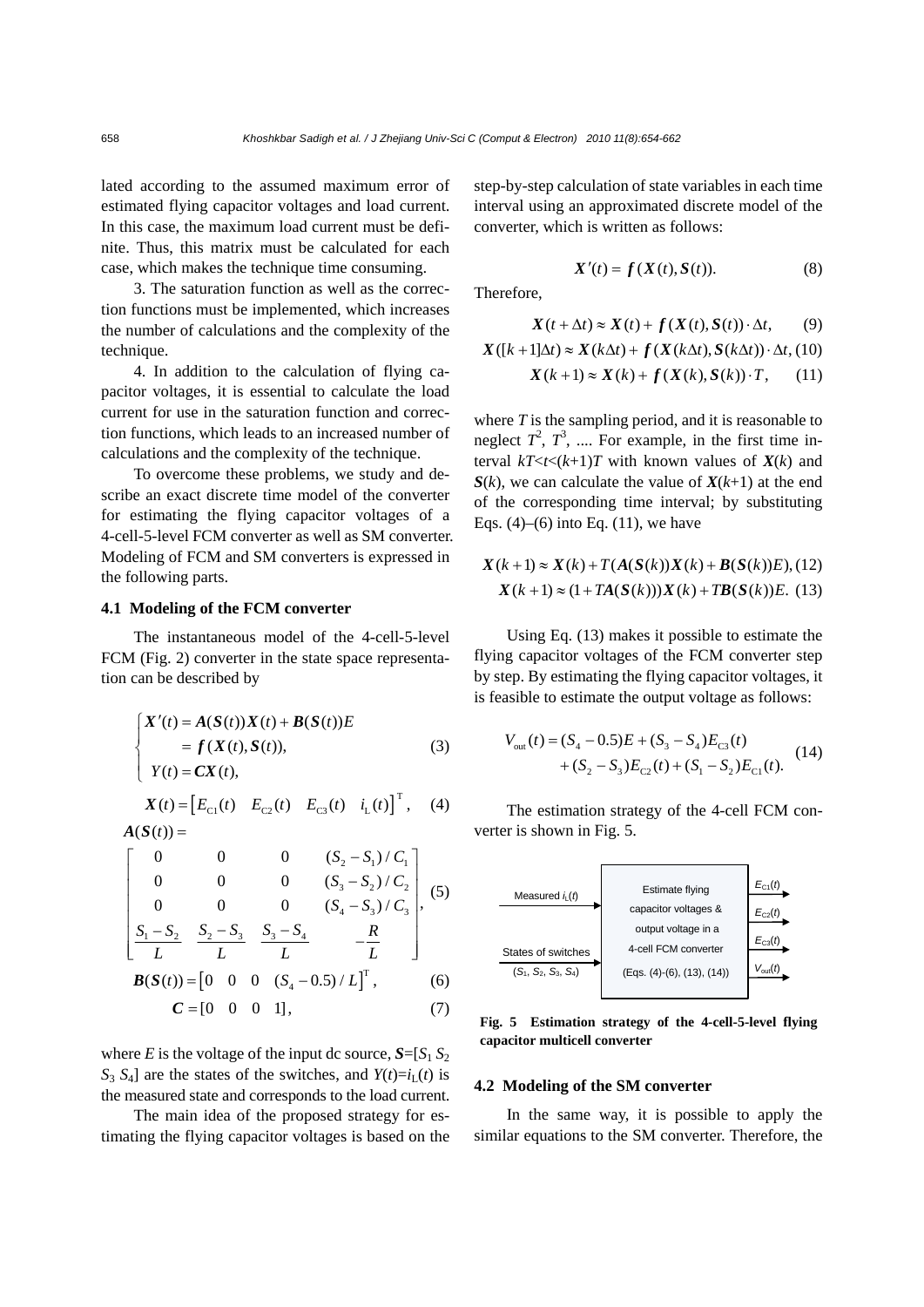instantaneous model of the 4-cell-5-level SM converter (Fig. 4) in the state space representation can be described by

$$
\begin{cases}\nX'(t) = A(S(t))X(t) + B(S(t))E \\
= f(X(t), S(t)), \\
Y(t) = CX(t),\n\end{cases}
$$
\n(15)

$$
X(t) = \begin{bmatrix} E_{\text{CP1}}(t) & E_{\text{CP2}}(t) & i_{\text{L}}(t) \end{bmatrix}^{\text{T}},
$$
 (16)

$$
A(S(t)) = \begin{bmatrix} 0 & 0 & \frac{S_{p_2} - S_{p_1}}{C_{p_1}} \\ 0 & 0 & \frac{S_{N2} - S_{N1}}{C_{N1}} \\ \frac{S_{p_1} - S_{p_2}}{L} & \frac{S_{N1} - S_{N2}}{L} & -\frac{R}{L} \end{bmatrix}, (17)
$$

$$
\mathbf{B}(S(t)) = \begin{bmatrix} 0 & 0 & (S_{P2} + S_{N2} - 1) / (2L) \end{bmatrix}^t, \quad (18)
$$
  

$$
\mathbf{C} = \begin{bmatrix} 0 & 0 & 1 \end{bmatrix}, \quad (19)
$$

where  $E$  is the voltage of the input dc source,  $S = [S_{P1} \ S_{P2} \ S_{N1} \ S_{N2}]$  are the states of switches, and  $Y(t)=i<sub>L</sub>(t)$  is the measured state and corresponds to the load current.

By substituting Eqs.  $(16)$ – $(18)$  into Eq.  $(13)$ , it is possible to estimate the flying capacitor voltages in the 4-cell SM converter. Like in the FCM converter, it is feasible to estimate the output voltage using the estimated value of the flying capacitor voltages:

$$
V_{\text{out}}(t) = (S_{\text{P2}} + S_{\text{N2}} - 1)E / 2 + (S_{\text{P1}} - S_{\text{P2}})E_{\text{CP1}}(t)
$$
  
+  $(S_{\text{N1}} - S_{\text{N2}}) \cdot E_{\text{CN1}}(t)$ . (20)

The estimation strategy of the 4-cell-5-level SM converter is shown in Fig. 6.



**Fig. 6 Estimation strategy of the 4-cell-5-level stacked multicell converter** 

## **5 Simulation results**

Computer simulation was performed to verify the effectiveness and behavior of the proposed estimation strategy in observing the flying capacitor voltages. The 4-cell-5-level FCM and SM converters were simulated using the PSCAD/EMTDC software. The main parameters used in the simulation are shown in Table 3.

| Table 3 Main parameters of simulated circuit |                     |  |
|----------------------------------------------|---------------------|--|
| System parameter                             | Value               |  |
| DC voltage, $E$                              | 200V                |  |
| Internal flying capacitors, $C$              | $1 \text{ mF}$      |  |
| PS-SPWM carrier frequency                    | 2100 Hz             |  |
| Fundamental output voltage frequency         | 50 Hz               |  |
| Load impedance, $R_{\rm L}, L_{\rm L}$       | $20 \Omega$ , 50 mH |  |
| Sampling period, T                           | $2 \mu s$           |  |

### **5.1 Estimation of flying capacitor voltages in the FCM converter**

In this case, input voltage *E* was 200 V at startup of the simulation and it was changed to 300 V at *t*=0.25 s after balancing the flying capacitors at their target values. Figs. 7–9 show the estimated voltage of the flying capacitors as well as the estimation errors of  $E_{C1}(t)$ ,  $E_{C2}(t)$ , and  $E_{C3}(t)$ , respectively. As shown in these figures, the proposed strategy can estimate the flying capacitor voltages precisely while the estimation errors were almost zero.

As shown in Fig. 10, estimating the flying capacitor voltages, knowledge of the switch states and using Eq. (14) make it possible to estimate the output voltage in the FCM converter.



**Fig. 7 Estimated voltage of cell-1's flying capacitor (a) and the estimation error (b) of the flying capacitor multicell converter**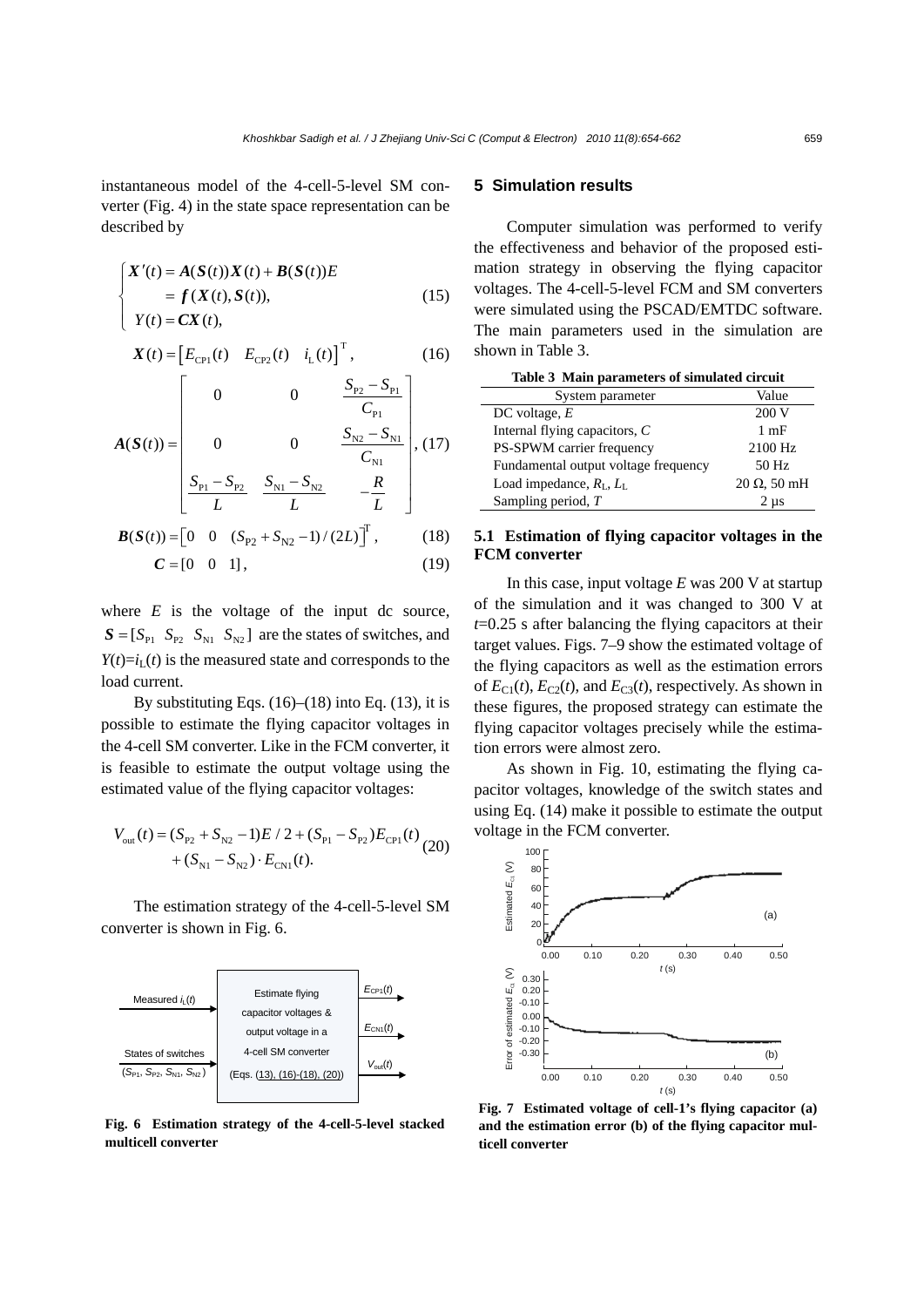

**Fig. 8 Estimated voltage of cell-2's flying capacitor (a) and the estimation error (b) of the flying capacitor multicell converter** 



**Fig. 9 Estimated voltage of cell-3's flying capacitor (a) and the estimation error (b) of the flying capacitor multicell converter** 



**Fig. 10 Estimated output voltage (a) and the estimation error (b) of the flying capacitor multicell converter** 

# **5.2 Estimation of flying capacitor voltages in the SM converter**

In this case, input voltage *E* was 200 V at startup of the simulation and it was changed to 300 V at *t*=0.25 s after balancing the flying capacitors at their target values. Figs. 11 and 12 show the estimated voltage of flying capacitors as well as the estimation errors of  $E_{\text{CP1}}(t)$  and  $E_{\text{CN1}}(t)$ , respectively. As shown in these figures, the proposed strategy can estimate the flying capacitor voltages precisely while the estimation errors were almost zero.



**Fig. 11 Estimated voltage of cell-P1's flying capacitor (a) and the estimation error (b) of the stacked multicell converter** 



**Fig. 12 Estimated voltage of cell-N1's flying capacitor (a) and the estimation error (b) of the stacked multicell converter** 

As shown in Fig. 13, estimating the flying capacitor voltages, knowledge of the switches states and using Eq. (20) make it possible to estimate the output voltage in the SM converter.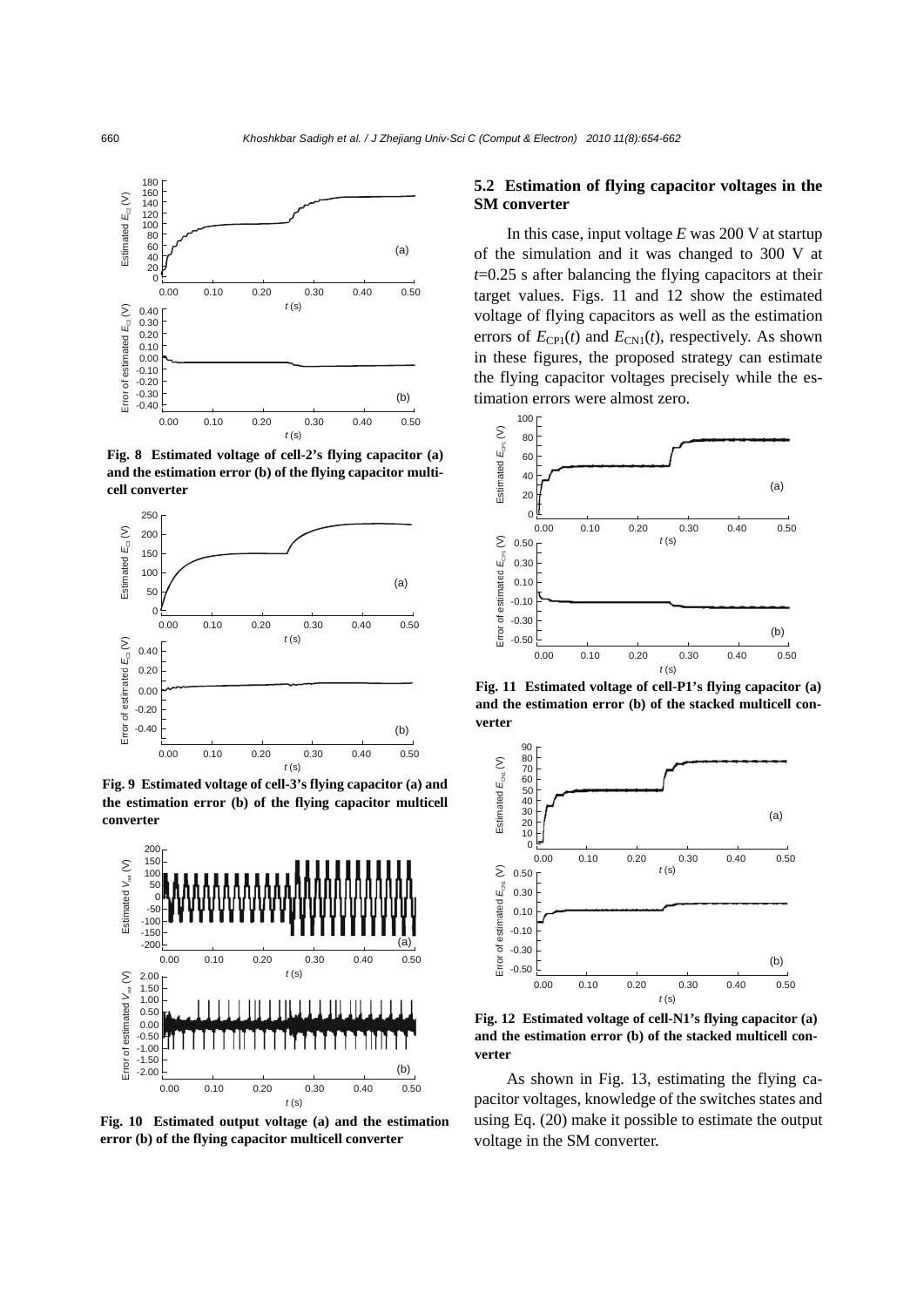

**Fig. 13 Estimated output voltage (a) and the estimation error (b) of the stacked multicell converter** 

# **6 Conclusions**

To take full advantage of FCM and SM converters, the flying capacitor voltages must be balanced to their optimal and desired values. Moreover, it is essential to know the flying capacitor voltages in the active control technique. Using differential voltage sensors for measuring the flying capacitor voltages, however, results in an increase in the drive cost and size.

To reduce the number of sensors in these converters and, consequently, the cost of the control system, we modeled the converter in the state space representation and proposed a simple estimation strategy based on a discrete time model of the converter using only the load current sensors. The proposed strategy is simple and precise. Simulation results showed that the proposed estimation strategy can be used to observe the flying capacitor voltages and the output voltage with almost zero estimation errors.

#### **References**

- Babaei, E., Hosseini, S.H., Gharehpetian, G.B., Tarafdar Haque, M., Sabahi, M., 2007. Reduction of dc voltage sources and switches in asymmetrical multilevel converters using a novel topology. *J. Electr. Power Syst. Res.*, **77**(8):1073-1085. [doi:10.1016/j.epsr.2006.09.012]
- Haederli, C., Ladoux, P., Meynard, T., Gateau, G., Lienhardt, A.M., 2006. Neutral Point Control in Multilevel Converters Applying Novel Modulation Schemes. IEEE 37th Power Electronics Specialists Conf., p.1-8. [doi:10.1109/

PESC.2006.1711981]

- Halvaei Niasar, A., Vahidi, A., Moghbell, H., 2009. Low-cost sensorless control of four-switch, brushless DC motor drive with direct back-EMF detection. *J. Zhejiang Univ. Sci. A*, **10**(2):201-208. [doi:10.1631/jzus.A0820097]
- Hosseini, S.H., Khoshkbar Sadigh, A., Sharifi, A., 2009. Estimation of flying capacitors voltages in multicell converters. 6th Int. Conf. on Electrical Engineering/ Electronics Computer Telecommunications and Information Technology, p.110-113. [doi:10.1109/ECTICON. 2009.5136976]
- Hu, J.B., He, Y.K., 2007. Multi-frequency proportionalresonant (MFPR) current controller for PWM VSC under unbalanced supply conditions. *J. Zhejiang Univ. Sci. A*, **8**(10):1527-1531. [doi:10.1631/jzus.2007.A1527]
- Hu, J.B., He, Y.K., Heng, N., 2007. Enhanced control of DFIG-used back-to-back PWM VSC under unbalanced grid voltage conditions. *J. Zhejiang Univ. Sci. A*, **8**(8):1330-1339. [doi:10.1631/jzus.2007.A1330]
- Khoshkbar Sadigh, A., Babaei, E., Hosseini, S.H., Farasat, M., 2009a. Dynamic Voltage Restorer Based on Stacked Multicell Converter. IEEE Symp. on Industrial Electronics and Application, p.419-424. [doi:10.1109/ISIEA.2009. 5356441]
- Khoshkbar Sadigh, A., Hosseini, S.H., Barakati, S.M., Gharehpetian, G.B., 2009b. Flying Capacitor Multicell Converter Based Dynamic Voltage Restorer. 41st North American Power Symp., p.1-6. [doi:10.1109/NAPS.2009. 5484074]
- Khoshkbar Sadigh, A., Hosseini, S.H., Barakati, S.M., Gharehpetian, G.B., 2009c. Stacked Multicell Converter Based DVR with Energy Minimized Compensation Strategy. 41st North American Power Symp., p.1-6. [doi:10. 1109/NAPS.2009.5484075]
- Lezana, P., Silva, C.A., Rodríguez, J., Pérez, M.A., 2007. Zero steady state error input-current controller for regenerative multilevel converters based on single-phase cells. *IEEE Trans. Ind. Electron.*, **54**(2):733-740. [doi:10.1109/TIE. 2007.891994]
- Lezana, P., Rodríguez, J., Oyarzún, D.A., 2008a. Cascaded multilevel inverter with regeneration capability and reduced number of switches. *IEEE Trans. Ind. Electron.*, **55**(3):1059-1066. [doi:10.1109/TIE.2008.917095]
- Lezana, P., Ortiz, G., Rodríguez, J., 2008b. Operation of Regenerative Cascade Multicell Converter under Fault Condition. 11th Workshop on Control and Modeling for Power Electronics, p.1-6. [doi:10.1109/COMPEL.2008. 4634667]
- Li, C.H., Zhu, X.J., Cao, G.Y., Hu, W.Q., Sui, S., Hu, M.R., 2009. A maximum power point tracker for photovoltaic energy systems based on fuzzy neural networks. *J. Zhejiang Univ. Sci. A*, **10**(2):263-270. [doi:10.1631/jzus. A0820128]
- Lienhardt, A.M., Gateau, G., Meynard, T.A., 2006a. Stacked Multicell Converter: Digital Sliding Mode Observation of Flying Capacitor Voltages. 32nd Annual Conf. on IEEE